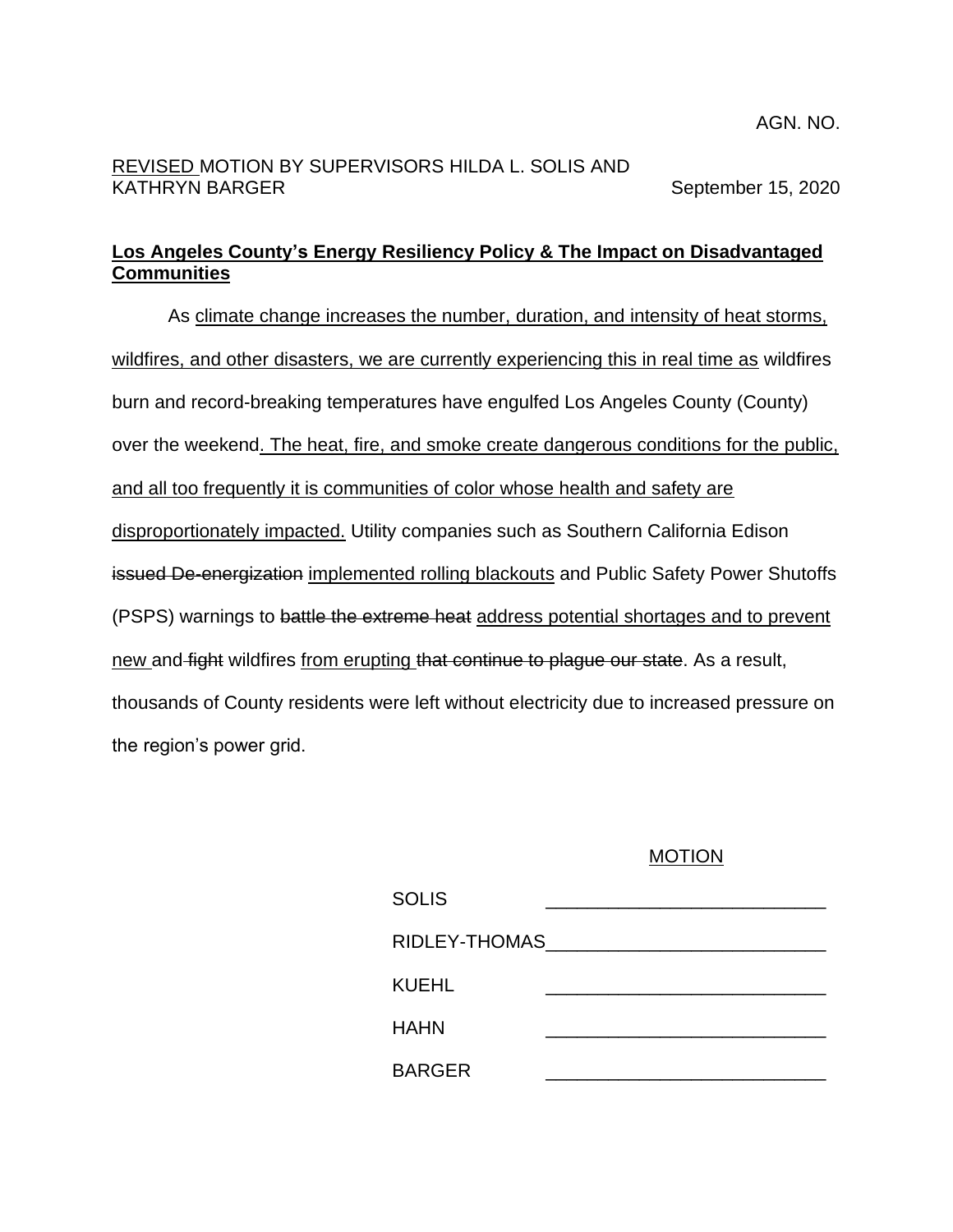Many months leading up to the recent heatwaves, the California Independent System Operator (CAISO) warned of a "Reliability Emergency" due to projected capacity shortages if the Resource Adequacy (RA) shortfall was not addressed. Fast forward to August 17, 2020, the CAISO Board of Governors debated the actions that led up to CAISO declaring a Stage 3 emergency preparing for rolling blackouts during one of the worst heat waves expected during recent times and during a pandemic that has most people restrained in their homes. CAISO staff responded that to support the energy demands during these emergencies effectively, we need a diversified energy portfolio that includes much more significant energy storage capacity to support the needs of the state.

On July 21, 2020, I introduced a motion directing the Department of Public Works and County Counsel for a report back on procedures and recommendations to help prevent future unplanned outages that occurred in East Los Angeles during another heatwave that exceeded 100 degrees and led to food spoilage and compromised medical supplies.

Additionally, at our August 13, 2019 board meeting, Chair Barger introduced an amendment that was approved unanimously for an analysis of the resiliency of the County's energy supply and infrastructure against natural disasters, international turmoil, power outages, cyber-attacks, transportation disruptions, and price spikes. The Chief Sustainability Officer is now conducting a comprehensive climate vulnerability assessment that will evaluate the impacts of climate change on both physical infrastructure – such as the power grid – and on vulnerable populations, such as low-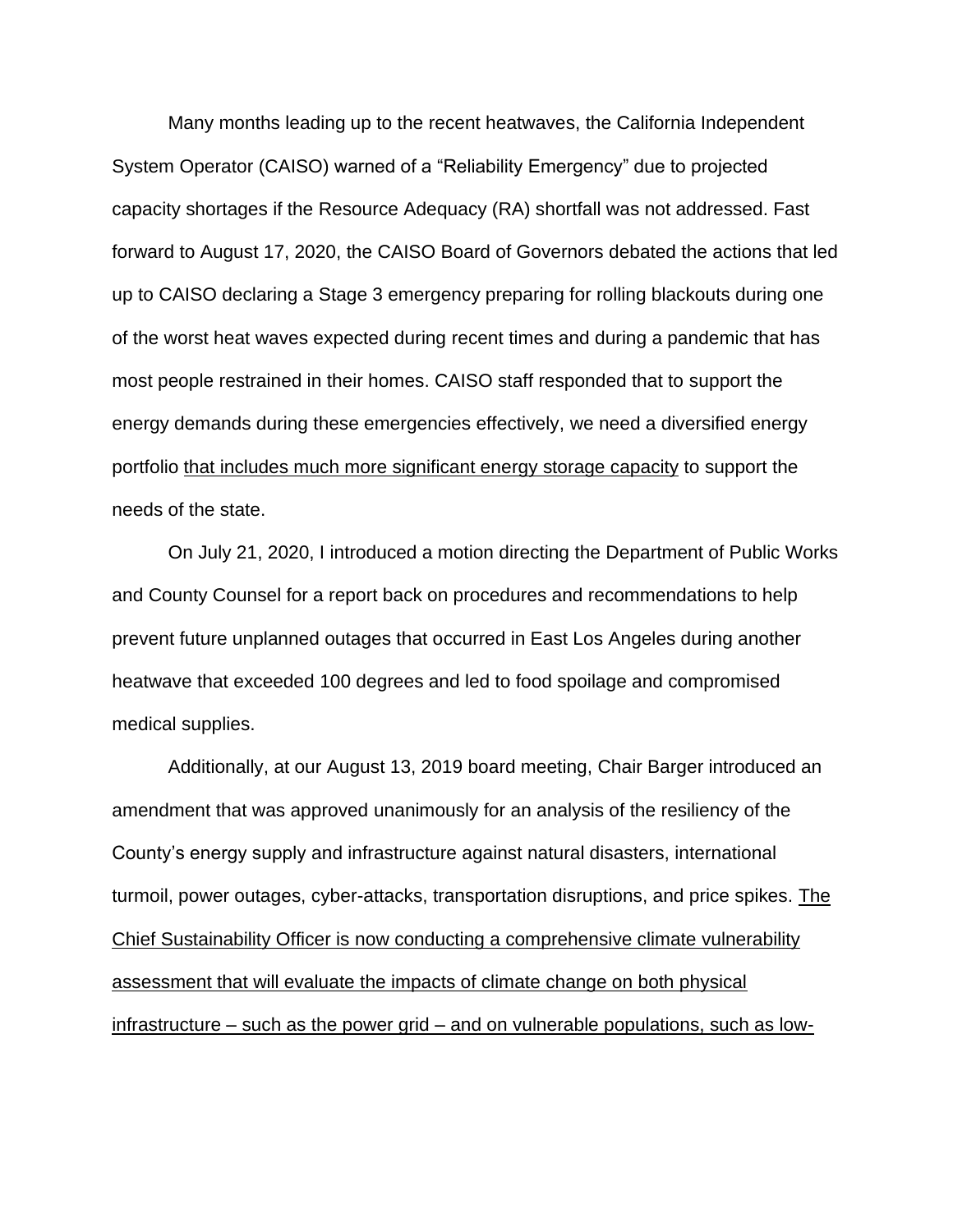income communities, communities of color, linguistically-isolated communities, rural communities, outdoor and essential workers, and others.

We are facing unprecedented times with COVID-19, which has hit our communities of color disproportionately with case rates and deaths, just as we know that the impacts of climate change will disproportionately affect this same community. We also know that this pandemic has further deepened the gap in unemployment for communities of color. We're also experiencing an awakening of civil advocacy as we address these historic inequities that have plagued our communities.

Data from the California Public Utilities Commission (CPUC) shows that energy shutoffs disproportionately affect communities of color. Our diverse communities are struggling to keep the lights on while covering their rent. Although these inequalities have been exposed and are out in the open for us to finally discuss and address, this climate change driven public health crisis and the economic unraveling have widened the already deep divide between our most vulnerable communities of color and affluent parts of the County. We must address the threat of a changing climate while advancing social and economic justice to protect our most vulnerable communities and bring true long-term resiliency to our region.

### **WE, THEREFORE, MOVE** that the Board of Supervisors:

1. Direct the Chief Executive Officer (CEO), in collaboration with the Chief Sustainability Officer (CSO), the Director of the Department of Public Works, the Director of Regional Planning (DRP), and the Director of the Internal Services Department (ISD), to develop and report-back in 90 days with a comprehensive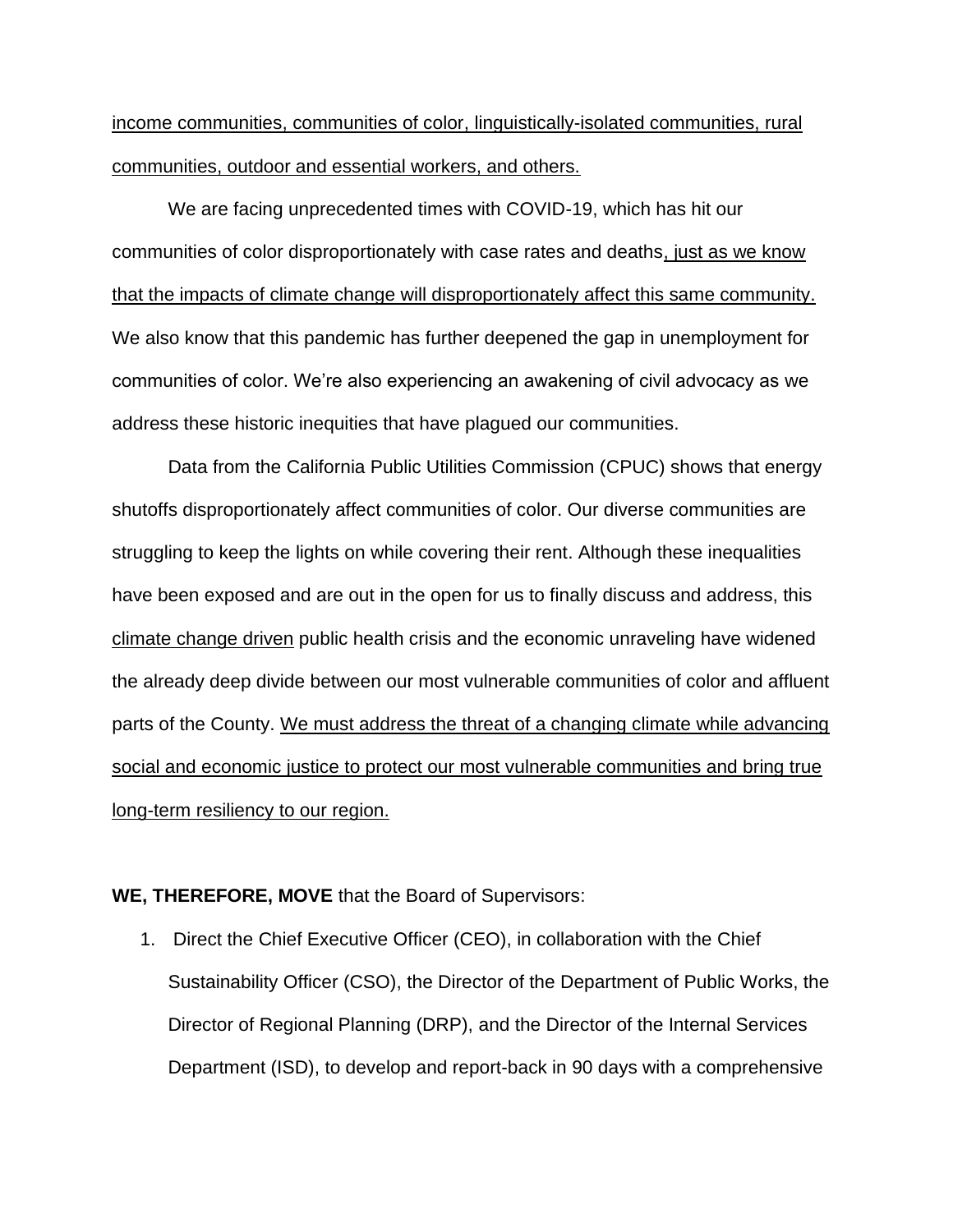review of existing County policies, practices, and operations to ensure that there are appropriate back-up systems to support our County residents in times of emergencies. The report, at a minimum, should provide a specific focus on equity in all the following areas before County departments proceed with actuating any proposed policies that may impact and constrain our energy supplies and our resiliency:

- a. The resiliency of the County's energy supply against climate change, natural disasters, international turmoil, power outages, cyber-attacks, transportation disruptions, and price spikes and what the impact would be on the County's Energy Resiliency as if the County works to eliminate disproportionate health outcomes in communities of color and potentially eliminates one or more of our sources of local energy production;
- b. Impacts on the ability to supply the more than 10 million LA County residents dependably with food, water, medicine, transportation, building materials, and household goods during unforeseen emergencies such as catastrophic earthquakes, pandemics, extreme heat events, and extended power outages;
- c. The current status of resiliency and the impacts of proposed policies mandating extended electrification decarbonization, including on emergency preparedness in the event of extended power outages;
- d. Life-cycle analysis on jobs, energy affordability, and economic impacts, with a focus on communities of color and the most vulnerable